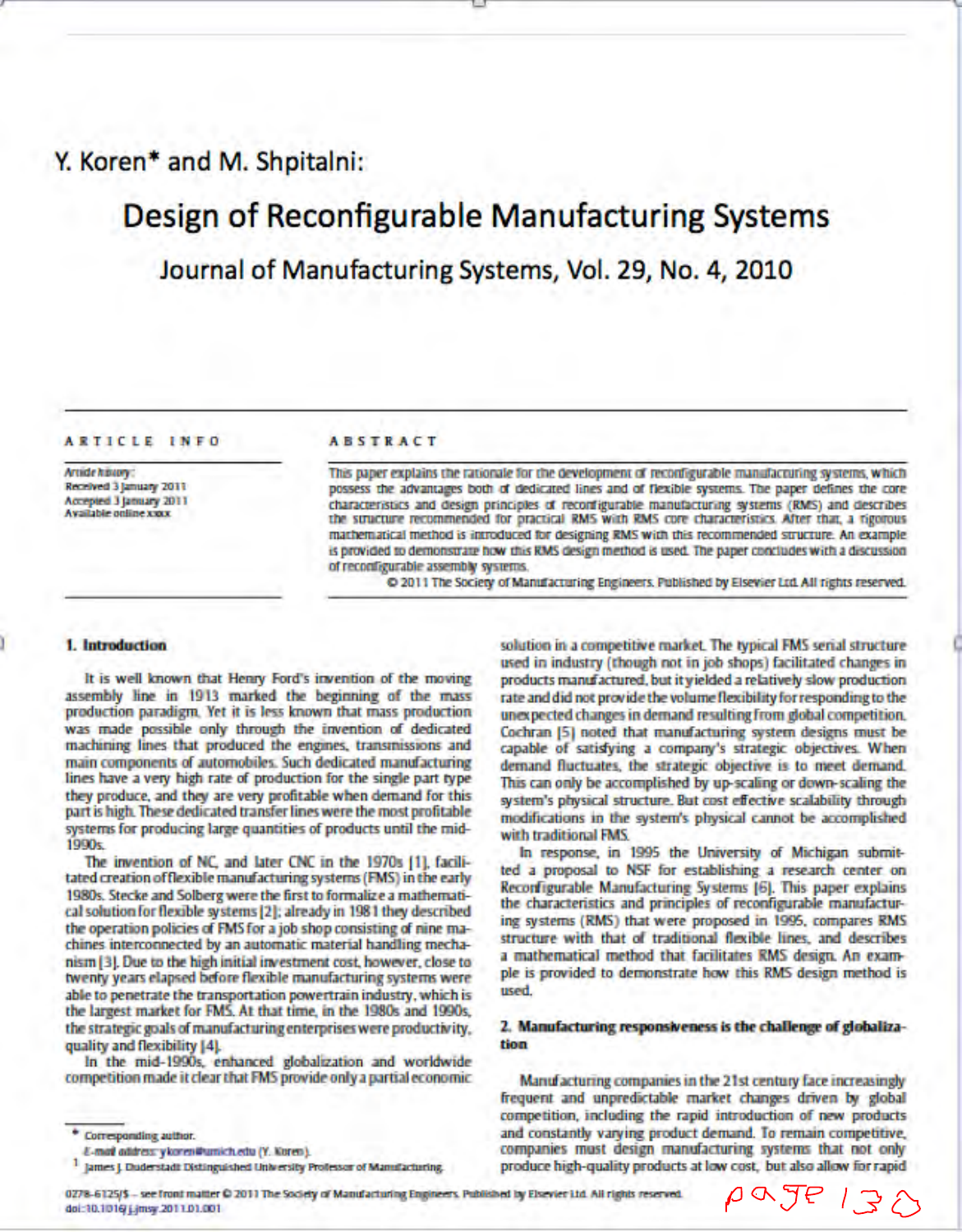# $\mathbf C$

### 2 *Y. Koren, M. Shpitalni / Journal of Manufacturing Systems ( ) –*

response to market changes and consumer needs. Responsiveness refers to the speed at which a plant can meet changing business goals and produce new product models. Reconfigurability is a novel engineering technology that facilitates cost effective and rapid responses to market and product changes.

Responsiveness enables manufacturing systems to quickly launch new products on existing systems, and to react rapidly and cost-effectively to:

- 1. Market changes, including changes in product demand.
- 2. Product changes, including changes in current products and introduction of new products.
- 3. System failures (ongoing production despite equipment failures).

All these changes are driven by aggressive competition on a global scale, customers who are more educated and demanding, and a rapid pace of change in product and process technology [\[7\]](#page-11-0).

Although flexible manufacturing systems (FMS) do respond to product changes, they are not designed for structural changes [\[8\]](#page-11-1) and therefore cannot respond to abrupt market fluctuations, such as varying demand and major equipment failures.

The speed of responsiveness is a new strategic goal for manufacturing enterprises. Although responsiveness has not yet been attributed the same level of importance as cost and quality, its impact is quickly becoming equally imperative. Responsiveness provides a key competitive advantage in a turbulent global economy in which companies must be able to react to changes rapidly and cost-effectively. Responsiveness can be achieved by installing a manufacturing system that has modest initial capacity and is designed to add production capacity as the market grows and to add functionality as the product changes.

A responsive manufacturing system is one whose production capacity is adjustable to fluctuations in product demand, and whose functionality is adaptable to new products. Therefore, two basic types of reconfiguration capabilities are needed in manufacturing systems—in functionality (some types of flexible manufacturing systems allow functionality changes) and in production capacity. [Fig. 1](#page-2-0) shows how the actual demand for Products A and B can differ from what was planned.

System production capacity must be adjusted to cope with fluctuations in product demand. This type of adjustment requires rapid changes in the system's *production capacity*, also referred to as system *scalability* [\[9\]](#page-11-2).

Traditional manufacturing systems – both dedicated lines and FMS – are ill suited to meet the requirements dictated by the new competitive environment. Dedicated manufacturing lines (DMLs) are based on inexpensive fixed automation that produces a company's core products or parts over a long period and at high volume, as seen in [Fig. 2.](#page-3-0) Each dedicated line is typically designed to produce a single part at a high rate of production achieved by utilizing all tools simultaneously. When product demand is high, the cost per part is particularly low. DMLs are cost effective as long as they can operate at full capacity, but with increasing pressure from global competition and overcapacity worldwide, dedicated lines usually do not operate at full capacity.

Flexible manufacturing systems (FMS) can produce a variety of products with a changeable mix on the same system. Typically, FMS consist of general-purpose computer-numerically-controlled (CNC) machines and other programmable forms of automation. Because CNC machines are characterized by single-tool operation, FMS throughput is much lower than that of a DML. The combination of high equipment cost and low throughput makes the cost per part using FMS relatively high. Therefore, FMS production capacity is usually much lower than that of dedicated lines (see [Fig. 2\)](#page-3-0).

### **3. RMS—a new class of systems**

A cost effective response to market changes requires a new manufacturing approach. Such an approach not only must combine the high throughput of a DML with the flexibility of FMS, but also be capable of responding to market changes by adapting the manufacturing system and its elements quickly and efficiently. These capabilities are encompassed in reconfigurable manufacturing systems (RMS), whose capacity and functionality can be changed exactly when needed, as illustrated in [Fig.](#page-3-0) 2.

Three features – *capacity, functionality*, and *cost* – are what differentiate the three types of manufacturing systems — RMS, DML and FMS. While DML and FMS are usually fixed at the capacity-functionality plane, as shown in [Fig. 2,](#page-3-0) RMS are not constrained by capacity or by functionality, and are capable of changing over time in response to changing market circumstances.

When taking system cost versus capacity into consideration, the DML remains constant at its maximum planned capacity; an entire additional line must be built when greater capacity is needed. Pure parallel FMS are scalable at a constant rate (adding machines in parallel), as depicted in [Fig. 3.](#page-3-1) But as Lee and Stecke stated [\[10\]](#page-11-3), FMS are expensive: "FMS require large capital investment, and a large portion of this investment is committed at the early design stage''. RMS are scalable, but at non-constant steps that depend on initial design and market circumstances.

Manufacturing equipment is reconfigurable if the answer to the following two questions is positive.

- 1. Was this manufacturing system or equipment designed so that its physical structure can be easily changed?
- 2. Was this manufacturing system or equipment designed for production or inspection of a particular part family?

Examples of changes in a system's physical structure include adding a new production resource rapidly and in a cost effective manner (e.g., a new CNC machine or conveyor extension), changing a tool magazine or changing the direction of an axis of motion.

FMS have the flexibility needed to switch between product variants in manufacturing, but are not as cost effective as DMLs. By contrast, a DML is marked by high productivity but no flexibility. A reconfigurable manufacturing system embraces the best qualities of both types. Not only is it cost effective with flexible production capabilities, but its structure also can be changed at both the system level and the machine level, so it can handle unexpected market changes [\[11\]](#page-11-4).

DML design focuses on the specific part to be produced. Thus, if a part is not defined, a DML cannot be designed. By contrast, typical FMS are composed of CNC machines and are designed to manufacture any part (within an envelope). A process-planning procedure is needed to fit the processing of each specific part to the existing FMS. FMS design focuses on the machine rather than on the part, which is one reason for the waste and low production rates of FMS technology.

Borrowing from dedicated lines that are designed around a single part/product, RMS systems focus on families of parts, such as cylinder heads of car engines. Four-, six- and eight-cylinder engines have many differences, but they also have many more features in common. Focusing on the part family enables a designer to plan a system that accommodates different variations of the same part family with minimum alteration to the production scheme. This approach utilizes the high productivity of DML machine design,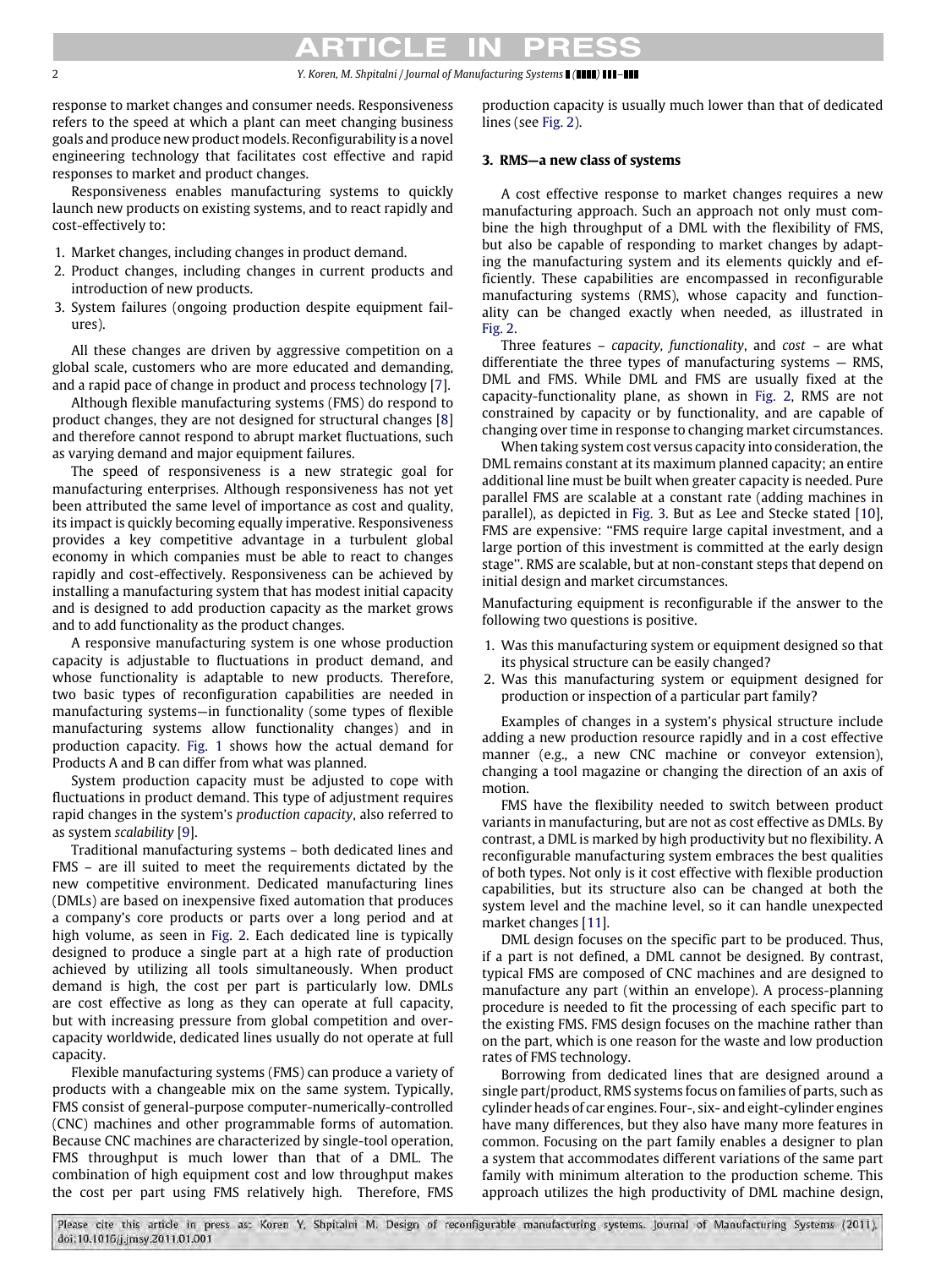*Y. Koren, M. Shpitalni / Journal of Manufacturing Systems ( ) –* 3

<span id="page-2-0"></span>

Fig. 1. Projection compared to actual product demand: Higher initial demand than expected for both products, and product C is introduced earlier than expected.

#### <span id="page-2-1"></span>**Table 1**

RMS systems combine features of dedicated and flexible systems.

|                                | Dedicated                                    | RMS/RMT                           | <b>FMS/CNC</b>                            |
|--------------------------------|----------------------------------------------|-----------------------------------|-------------------------------------------|
| System structure               | Fixed                                        | Changeable                        | Changeable                                |
| Machine structure              | Fixed                                        | Changeable                        | Fixed                                     |
| System focus                   | Part                                         | Part family                       | Machine                                   |
| Scalability                    | N <sub>0</sub>                               | <b>Yes</b>                        | Yes                                       |
| Flexibility                    | N <sub>0</sub>                               | Customized (around a part family) | General                                   |
| Simultaneously operating tools | <b>Yes</b>                                   | Possible                          | N <sub>0</sub>                            |
| Productivity                   | Very high                                    | High                              | Low                                       |
| Cost per part                  | Low (For a single part, when fully utilized) | Medium (Parts at variable demand) | Reasonable (Several parts simultaneously) |

and is much more economical than the general functionality of FMS.

As summarized in [Table](#page-2-1) 1, Reconfigurable Manufacturing Systems (RMS) constitute a new class of systems characterized by adjustable structure and design focus.

A system built with changeable structure provides scalability and customized flexibility and focuses on a part family, thus generating a responsive reconfigurable system. The flexibility of RMS, though really only ''customized flexibility'', provides all the flexibility needed to process that entire part family.

Highly productive, cost effective systems are created by (i) part-family focus, and (ii) customized flexibility that enables the simultaneous operation of different tools [\[12\]](#page-11-5). RMS systems are designed to cope with situations where both productivity and system responsiveness are of vital importance. Each RMS system is designed to produce a particular family of parts. The main components of RMS for machining are CNC machines and Reconfigurable Machine Tools [\[13\]](#page-11-6). Reconfigurable controls integrated in an open-architecture environment that can coordinate and operate the CNCs and RMTs are critical to RMS success [\[14\]](#page-11-7). Therefore, a reconfigurable manufacturing system can be defined as follows [\[15\]](#page-11-8):

*Reconfigurable Manufacturing Systems (RMS) are designed at the outset for rapid change in structure, as well as in hardware and software components, in order to quickly adjust production capacity and functionality within a part family in response to sudden changes in market or regulatory requirements.*

If the system and its machines are not designed at the outset for reconfigurability, the reconfiguration process will prove lengthy and impractical.

#### **4. Characteristics and principles of reconfiguration**

RMS are marked by six core reconfigurable characteristics, as summarized below [\[16\]](#page-11-9).

| Customization (flexibility<br>limited to part family) | System or machine flexibility<br>limited to a single product<br>family, thereby obtaining<br>customized flexibility                                                                      |
|-------------------------------------------------------|------------------------------------------------------------------------------------------------------------------------------------------------------------------------------------------|
| Convertibility (design for<br>functionality changes)  | The ability to easily transform<br>the functionality of existing<br>systems and machines to suit<br>new production requirements                                                          |
| Scalability (design for<br>capacity changes)          | The ability to easily modify<br>production capacity by adding or<br>subtracting manufacturing<br>resources (e.g. machines) and/or<br>changing components of the<br>system                |
| Modularity (components<br>are modular)                | The compartmentalization of<br>operational functions into units<br>that can be manipulated between<br>alternate production schemes for<br>optimal arrangement                            |
| Integrability (interfaces for<br>rapid integration)   | The ability to integrate modules<br>rapidly and precisely by a set of<br>mechanical, informational, and<br>control interfaces that facilitate<br>integration and communication           |
| Diagnosability (design for<br>easy diagnostics)       | The ability to automatically read<br>the current state of a system to<br>detect and diagnose the root<br>causes of output product defects,<br>and quickly correct operational<br>defects |

Customization, scalability and convertibility [\[17\]](#page-11-10) are critical reconfiguration characteristics. Modularity, integrability and diagnosability allow rapid reconfiguration, but they do not guarantee modifications in production capacity and functionality. Customization, an essential RMS characteristic, is based upon design for a part family or a product family, a concept already mentioned by other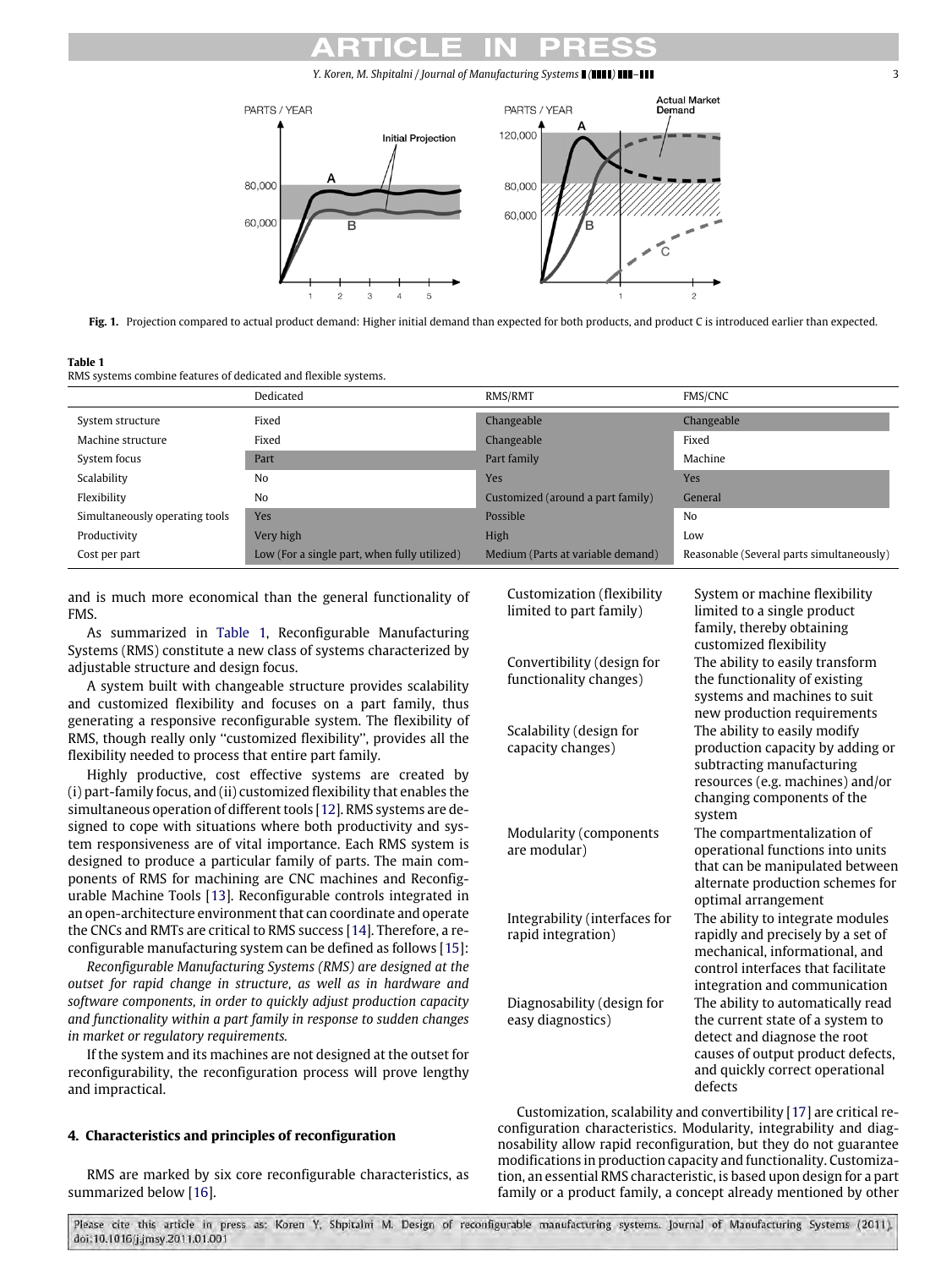<span id="page-3-0"></span>4 *Y. Koren, M. Shpitalni / Journal of Manufacturing Systems ( ) –*



**Fig. 2.** Both DML and FMS are static; RMS are dynamic, with capacity and functionality changing in response to market changes.

researchers [\[18\]](#page-11-11). The six key RMS characteristics reduce the time and effort of reconfiguration, and consequently enhance system responsiveness. These characteristics can reliably reduce lifetime cost by enabling a system to change constantly during its lifetime, ''staying alive'' despite changes in markets, consumer demand, and process technology.

Reconfigurable manufacturing systems are designed according to reconfiguration principles [\[19\]](#page-11-12). Three of these principles (see Ref. [\[7\]](#page-11-0), page 239) are intended to improve reconfiguration speed and consequently speed of responsiveness to (i) unpredictable external occurrences (e.g., market changes), (ii) planned product model changes, and (iii) unexpected intrinsic system events (such as an unexpected long machine failure). The more these principles are applicable to a given manufacturing system, the more reconfigurable that system is. These three principles are:

- 1. An RMS system provides *adjustable production resources* to respond to unpredictable market changes and intrinsic system events:
	- RMS capacity can be rapidly scalable in small increments.
	- RMS functionality can be rapidly adapted to new products.
	- RMS built-in adjustment capabilities facilitate rapid response to unexpected equipment failures.
- 2. An RMS system is designed around *a product family*, with just enough customized flexibility to produce all members of that family.
- 3. The *RMS core characteristics* should be embedded in the system as a whole, as well as in its components (mechanical, communications and control).

The environment of many manufacturing companies is characterized by unpredictable market changes. Changes in orders require altering the output capacity and processing functions of the manufacturing system. Reconfigurable manufacturing systems meet these requirements by rapidly adapting both their capacity and their functionality to new situations. Implementing RMS characteristics and principles in the system design leads to achieving the ultimate goal—to create a ''*living factory*'' that can rapidly adjust its production capacity while maintaining high levels of quality from one part to the next. This adaptability guarantees a high long-term profit-to-cost-ratio and rapid return on investment of reconfigurable manufacturing systems.

In large manufacturing systems production involves many stages. A product is partially processed in one stage and then transferred to the next, until all operations have been completed. A system's configuration can facilitate or impede its productivity, responsiveness, convertibility and scalability, and can also impact its daily operations. Multi-stage manufacturing systems can allow for several operational configurations, depending on how the machines are arranged in the stages and how they are connected via the material handling system. The following section offers a method for classifying configurations and uses it to compare the

<span id="page-3-1"></span>

**Fig. 3.** Manufacturing system cost versus capacity.

attributes of various configuration classes. It also discusses how Reconfigurable Manufacturing Systems (RMS) are configured and proposes a means for calculating the number of possible RMS configurations based on the number of machines in the system.

#### **5. Classification of configurations**

Classifying configurations requires determining the number of possible configurations when the daily demand, *Q* (parts/day), and the total machining time for the part, *t* (min/part), are given. In reality, machining times vary widely depending on the equipment involved, but, to begin we assume these are given.

*The minimum number of machines*, *N*, needed in the system is calculated by the equation

<span id="page-3-2"></span>
$$
N = \frac{Q \times t}{\text{Min/day available} \times \text{Machine reliability}}.
$$
 (1)

The following calculations assume 100% reliability of all pieces of equipment (i.e., machine reliability  $= 1$ ). The resulting number of machines calculated by Eq. [\(1\)](#page-3-2) must be rounded to the next larger integer. For example, if 500 parts per day are needed and the processing time for each part is 9.5 min, at least five machines are needed in the system assuming working time of 1000 min/day.

In the general case the total number of configurations for *N* machines is huge. When plotted on a logarithmic scale, the number of configurations increases almost linearly with the number of machines, as shown in [Fig. 4.](#page-4-0) The number of possible RMS configurations is much smaller, as indicated in the table in [Fig. 4](#page-4-0) [\[20\]](#page-11-13).

Eq. [\(1\)](#page-3-2) yields the minimum number of machines needed to meet the required demand. The next questions are: What is the best way to arrange and connect these machines? For example, should they be arranged in a serial line, a pure parallel system, or some combination? Which of all possible configurations is the most advantageous?

For example, in the case of five machines, the total number of possible configurations is 48. [Fig. 5](#page-4-1) shows 32 of these configurations. As shown in [Fig. 4,](#page-4-0) the number of possible configurations increases exponentially with the number of machines. Having 80 or more machines coordinated into one system is not unheard of in the automotive powertrain industry. How can one possibly analyze the merits of so many possible configurations?

First, configurations are classified either as symmetrical or as asymmetrical, based on whether a symmetric axis can be drawn along the configuration. A configuration is then evaluated by its machine *arrangement* and *connections*. For example, configurations *a* and *b* have identical machine arrangements (one in stage 1, two in stage 2, and two in stage 3), but they differ because of different connections among the machines—configuration *b* uses crosscoupling between stages 2 and 3. The type of material handling system determines the connections of a configuration. Altogether,

Please cite this article in press as: Koren Y, Shpitalni M. Design of reconfigurable manufacturing systems. Journal of Manufacturing Systems (2011), doi:10.1016/j.jmsy.2011.01.001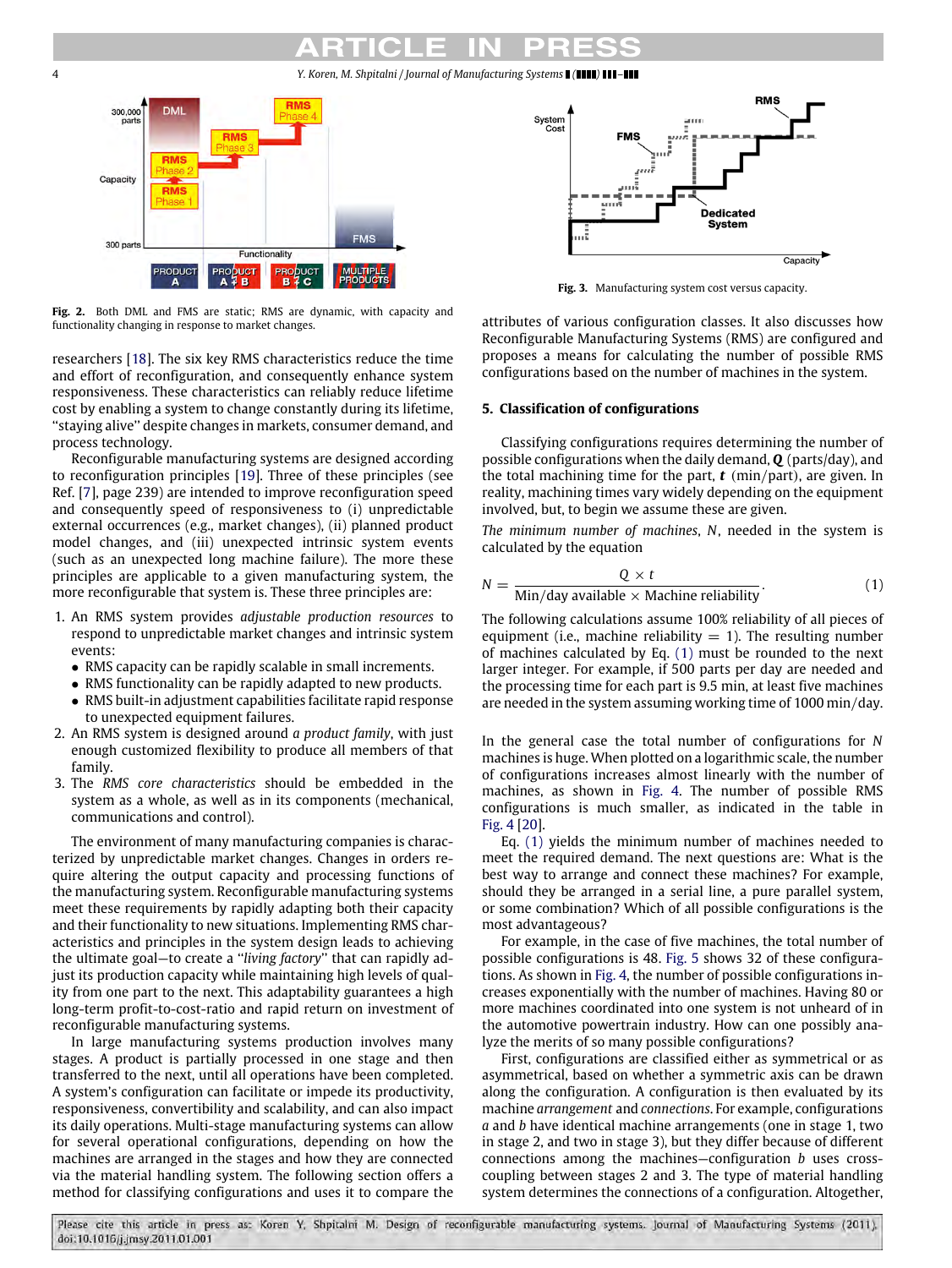*Y. Koren, M. Shpitalni / Journal of Manufacturing Systems ( ) –* 5

<span id="page-4-0"></span>

**Fig. 4.** Total number of system configurations for different numbers of machines.

<span id="page-4-1"></span>

**Fig. 5.** Configurations with five machines.

a system with five machines may have 16 different symmetric arrangements (13 of which are plotted in [Fig. 5\)](#page-4-1). Fortunately, the designer will consider only symmetric configurations.

Asymmetric configurations add immense complexity and are not viable in real manufacturing lines, as explained below. The number of possible asymmetric configurations is much larger than of symmetric configurations—a total of 30 in the case of five machines (18 of them are plotted in [Fig. 5\)](#page-4-1). It is important to note that configurations *d* ′ and *e* ′ are defined as asymmetric (although they have a symmetric axis) because they may be positioned differently (as *d* and *e*). Similarly, according to reconfiguration science, the two configurations *f* and *g* in [Fig. 5](#page-4-1) are defined as asymmetric configurations, although they may be drawn as symmetric.

We would like to explain why asymmetric configurations are usually not suitable for real machining systems (though they may be suitable for assembly systems)? Asymmetric configurations may be sub-classified as (a) variable-process configurations or (b) single-process configurations with non-identical machines in at least one of the stages. Corresponding examples are shown in [Fig. 6\(](#page-5-0)a) and (b), respectively.

Variable-process configurations are characterized by possible non-identical flow-paths for the part. They therefore need several process plans and corresponding setups. For example, the system depicted in [Fig. 6](#page-5-0) has a number of possible flow-paths: *a*–*b*–*c*–*d*–*e*, *g*–*c*–*f* , *g*–*c*–*d*–*e*, etc. The process plan to be executed depends on the flow-path of the part being processed in the system. This is absolutely impractical because (1) designers will not go to the effort to design multiple process plans for the same part, and (2) different process plans and corresponding flow-paths increase part quality problems and make quality error detection more complicated.

Although the process planning is identical in each flow-path in the second class of asymmetric configurations, the machines are different in at least one stage. For example, in [Fig. 6\(](#page-5-0)b), machine *b* in stage 2 must be two times faster than machines *a*; machine *d* in stage 4 must be two times faster than machines *c*. In symmetric configurations, in contrast, the processing times of each machine in a particular stage are equal. Mixing different types of machines that perform exactly the same sequence of tasks in the same manufacturing stage is absolutely impractical. System designers should also not consider this class of configuration, due to their excessive complexity. The conclusion is:

It is more likely that in a real machining context, only symmetric configurations would be considered; these are always singleprocess configurations with identical machines in each stage.

Symmetric configurations may be further divided into three basic classes, as shown in [Fig. 7.](#page-5-1)

A designer of manufacturing systems should consider only the following three classes:

- I. *Cell configurations* are configurations consisting of several serial manufacturing lines (i.e., cells) arranged in parallel with no crossovers, as shown in [Fig. 8.](#page-5-2) Cell configurations, commonly used in Japan, are simple.
- II. *RMS configurations* are configurations with crossover connections after every stage, as shown in [Fig. 9.](#page-5-3) A part from any machine in stage *i* can be transferred to any machine in stage (*i*+1). All machines and operations in every stage are identical. All three US domestic automobile manufacturers use these configurations in the machining of their powertrain components (a typical system may consist of 15 stages and 6 machines per stage).
- III. Configurations in which there are some stages with no crossovers. This class includes combinations of the previous two classes.

Note that a mathematical model that minimizes inter-cell material handling costs for equipment layout in a single cell has been developed [\[21\]](#page-11-14), but it has not been expanded to a system with several cells.

The sketch in [Fig. 10](#page-5-4) of a practical 3-stage RMS system with gantries that transport the parts illustrates the issue of RMS configuration. A spine gantry transfers a part to a small cell conveyor. The part then moves along the conveyor to a position where a cell gantry can pick it up and take it for processing in one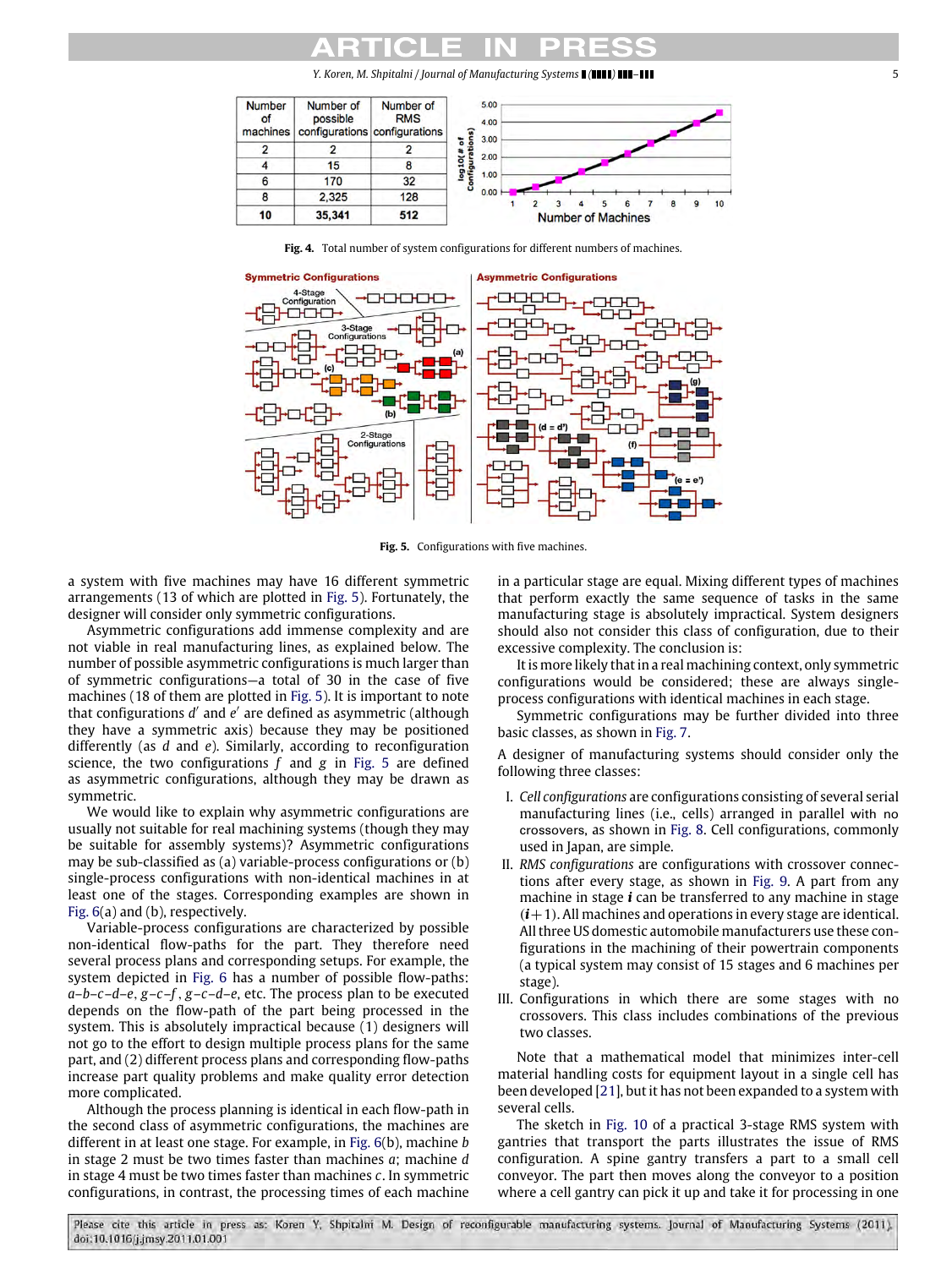<span id="page-5-0"></span>

<span id="page-5-1"></span>

**Fig. 7.** Three classes of symmetric configurations.

<span id="page-5-2"></span>

**Fig. 8.** Symmetric configuration of Class I—parallel lines, or cells. (If the two marked machines fail, the system production stops.)

<span id="page-5-3"></span>

**Fig. 9.** Symmetric configuration of Class II—RMS configuration. (If the two marked machines fail, the system still has 50% production capacity.)

<span id="page-5-4"></span>

**Fig. 10.** A practical reconfigurable manufacturing system.

of the machines in its stage. When the part has been processed, the cell gantry returns the part to the conveyor, which moves the part to a position at which the next spine gantry can pick it up for processing in the next stage, and so on.

#### **6. Comparing RMS configurations with cell configurations**

Below we compare the two main practical configurations according to four criteria: investment cost, line-balancing ability, scalability options, and productivity when machines fail. For a more general analysis of the impact of configuration on system performance; see [\[22\]](#page-11-15).

*Capital investment*. The configurations shown in [Figs. 8](#page-5-2) and [9](#page-5-3) (or [Fig.](#page-5-4) 10) have identical machine arrangements – three stages with two machines in each stage – but the connections are quite different in that they use different part handling devices, each requiring a different capital investment. The entire part handling system in [Fig. 8](#page-5-2) is simpler and has a smaller number of handling devices compared to the RMS system shown in [Fig. 10.](#page-5-4) Thus, the capital investment in the RMS configuration is higher.

*Line balancing*. A major drawback of cell configuration is that it imposes severe limitations when balancing the system. For example, if just one product is produced, the processing time in all stages of the cell configuration must be exactly equal to be perfectly balanced. By contrast, to achieve a balanced RMS configuration only the following relationship needs to be satisfied

$$
t_{s1}/N_{s1} = t_{s2}/N_{s2} = t_{si}/N_{si}
$$
 (2)

where *Nsi* is the number of machines in stage *i*, and *tsi* is the processing time per machine in stage *i*. Therefore, in RMS configurations the number of machines per stage is not necessarily equal in all stages. The number of machines in the various stages of RMS configurations may be adjusted to provide accurate line balancing, which consequently yields improved productivity.

*System scalability*. RMS configurations are far more scalable than cell configurations. Adding one machine to one of the stages and rebalancing the system enables adding a small increment of capacity. In the cell configuration, a complete additional parallel line must be added to increase the overall system capacity. In markets with unstable demand, scalability represents an important advantage of RMS configurations.

*Productivity*. If machine reliability is low due to crossovers at each stage, an RMS configuration offers higher productivity than that of a cell configuration. As shown in [Fig. 8,](#page-5-2) if machines in two different lines and at two different stages (marked with x) are down, the entire system is down (i.e., throughput  $=$  zero). For RMS, in contrast, under the same conditions – two machines not working (marked with x in [Fig. 9\)](#page-5-3) – throughput is still at 50%. So, RMS are more productive systems from the perspective of machine downtime. Nevertheless, the RMS material handling system is more complex, with its so-called ''cell gantries'' that enable crossovers (see [Fig. 10\)](#page-5-4). If one of the cell gantries is down, the entire RMS system will not work. In contrast, cellular systems with parallel lines do not contain cell gantries and are therefore more reliable from the material handling system perspective. The consequent critical question is therefore: When considering reliability, which configuration yields higher productivity?

A complete analysis of this problem is presented by Freiheit et al. [\[23,](#page-11-16)[24\]](#page-11-17). In this analysis the number of machines per stage in the RMS configuration is equal in all stages. The RMS configuration has a spine gantry with reliability identical to that of the conveyors in [Fig. 8.](#page-5-2) The analysis calculates tradeoffs between cell-gantry reliability and machine reliability.

Please cite this article in press as: Koren Y, Shpitalni M. Design of reconfigurable manufacturing systems. Journal of Manufacturing Systems (2011), doi:10.1016/j.jmsy.2011.01.001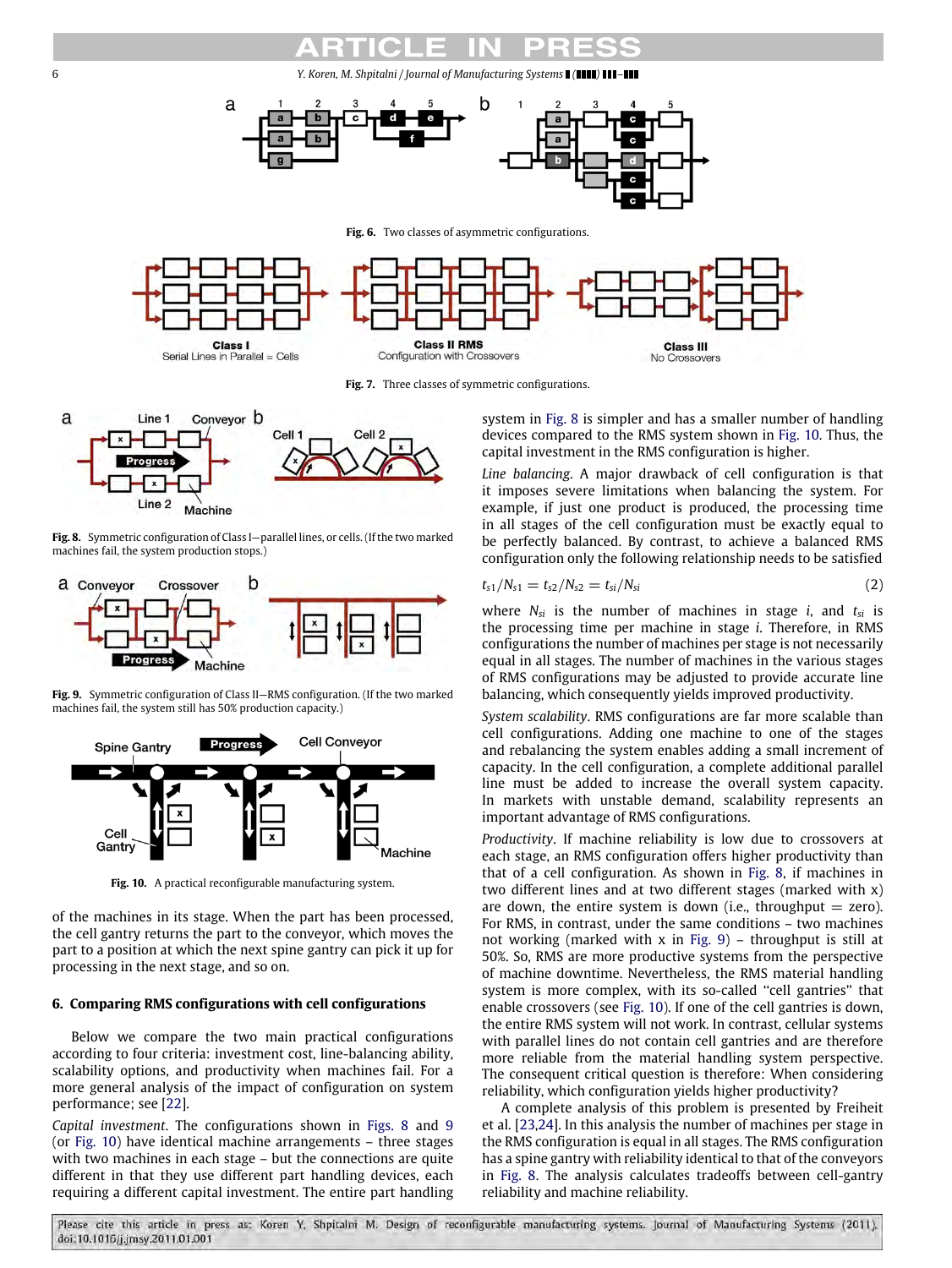<span id="page-6-0"></span>

**Fig. 11.** Productivity comparison between parallel lines and RMS configurations.

[Fig. 11](#page-6-0) shows one typical result plotted for gantry reliability (or availability) of  $G_r = 0.96$ , and machine reliability of  $M_r = 0.90$ . Our analysis revealed a borderline based on machine reliability and gantry reliability (which must always be better than the machine reliability). On the right-top side of the borderline, RMS with crossovers are preferred. For example, if the system has nine stages with four machines per stage, the RMS configuration will yield higher productivity than a parallel-line configuration. The parallelline configuration is preferable when, for example, the system has nine stages with just two machines per stage (namely, two parallel lines with nine stages). The better the machine average reliability (e.g., 0.95), the larger the solution space for a parallelline configuration (without crossovers), and vice versa.

The main conclusions of this analysis are:

- In large systems, with a large number of stages and machines per stage, the RMS configuration has higher productivity than the parallel-line configuration (i.e., cells).
- If machine reliability is very high, the cell configuration yields higher productivity.

The advantages of each configuration are summarized in the table below.

|                             | Capital<br>investment | Scalability    | Line<br>balancing | Productivity                           |
|-----------------------------|-----------------------|----------------|-------------------|----------------------------------------|
| Parallel<br>lines           | Lower                 |                |                   | Higher for high<br>machine reliability |
| <b>RMS</b><br>configuration |                       | Much<br>better | Much<br>hetter    | Higher in complex,<br>large systems    |

#### **7. Integrated RMS practical configurations**

This section deals with two issues: (a) designing RMS systems with all six core characteristics, and (b) designing RMS systems that incorporate innovative reconfigurable machine tools (RMTs) and reconfigurable inspection machines (RIMs) into the configuration. These two innovations make RMS more productive and responsive.

Our starting point is the RMS configuration depicted in [Fig.](#page-7-0) 12, representing a system already utilized in the powertrain industry. This three-stage system can produce two different parts simultaneously. A cell gantry serves all machines in a particular stage, bringing parts and loading them on the machines, and taking the finished parts and transferring them to a buffer (the circle in [Fig. 12\)](#page-7-0) located next to the main material handling system. This system is usually a gantry (called the spine gantry), but can also be a conveyor or several AGVs [\[25\]](#page-11-18). To balance the system sequence, all stages should have almost the same cycle time. In this figure, the cycle time for each of the two machines in stage 2 is approximately two-thirds of the cycle time for the three

machines in stages 1 and 3. (In industry, the set of all machining tasks assigned to a stage is called an ''Operation''. Operations are usually assigned the numbers 10, 20, 30, etc., allowing for the addition of intermediate operations as needed over time, as in adding Operation 15. Here we prefer the term ''stage''.)

The system in [Fig. 12](#page-7-0) has four of the six core RMS characteristics:

*Modularity*: At the system level, each CNC machine is a module.

- *Integrability*: Machines at the same stage are integrated via cell gantries, which, in turn, are integrated into a complete system by a conveyor or spine gantries or AGVs. (The circles in [Fig. 12](#page-7-0) represent buffers.)
- *Scalability*: Machines can be easily added at each stage without interrupting system operation for long periods. From a system-balancing viewpoint, scalability begins at the stages that are already bottlenecks to reduce system cycle time.
- *Convertibility*: It is easy to stop the operation of one CNC at a time and to reconfigure its functionality to produce a new type of part.

Scalability and convertibility enhance overall system performance. The system in [Fig. 12,](#page-7-0) however, does not yet have the two remaining characteristics: *customization* (i.e., part family customized flexibility) and *diagnosability*.

As mentioned, implementing customized flexibility is critical to increasing productivity. Introducing this characteristic into a reconfigurable system is the key to enhance productivity, but how exactly can this be accomplished?

Let us assume that the milling tasks on the machined part can be separated from the drilling and tapping tasks and that milling can be assigned to different stages than drilling and tapping (i.e., performed in different stages in the system). The drilling and tapping tasks for a particular part  $\alpha$  can be done very fast (at a dedicated machine speed) on a reconfigurable machine tool (RMT $\alpha$ ) that is capable of drilling (or tapping) multiple holes simultaneously, on a particular part  $\alpha$  in a single stroke—a single motion of the *Z*-axis. RMT $\alpha$  is customized to part  $\alpha$ . Two RMTs, for two parts  $\alpha$  and  $\beta$  are integrated into the configuration shown in [Fig. 13.](#page-7-1) Namely, customization has been embedded into this system, resulting in a dramatic improvement in system throughput.

The sixth characteristic, diagnosability, can be embedded if the system includes in-process inspection resources that allow detection of quality defects in real time. In practice, this is implemented by installing reconfigurable inspection machines (RIMs) at a separate stage in the system, which allows the inspection to be conducted in a contaminant-free environment and can be bypassed if necessary, as shown in [Fig. 13.](#page-7-1) Performing in-process diagnostics has a double advantage: it dramatically shortens the ramp-up periods after reconfigurations, and it allows rapid identification of part quality problems during normal production.

#### **8. Calculating the number of RMS configurations**

Professor Nam Suh laid out a theoretical framework for the design of large systems [\[26\]](#page-11-19). Yet as he himself wrote, ''the goal is to develop a thinking design machine and create pedagogical tools for teaching''. A few years later, Jacobsen et al. [\[27\]](#page-11-20) recognized that ''the design of a production system is a challenging activity''. Yet the authors of this article did not propose a mathematical method or even a design procedure. Here we propose a practical mathematical method that engineers can easily utilize for designing reconfigurable manufacturing systems.

We have already seen that the minimum number of machines *N* required in the system can be easily calculated by solving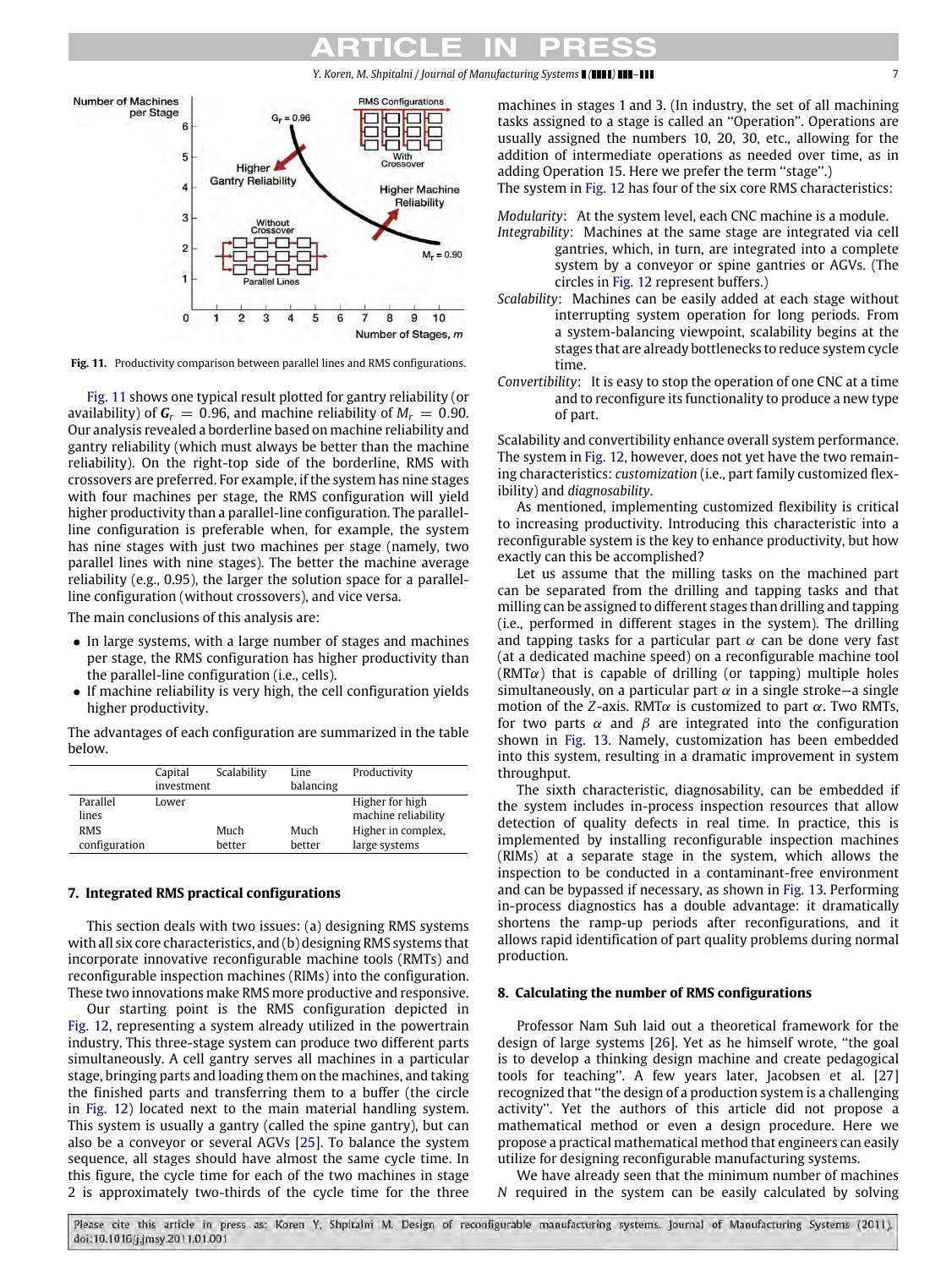<span id="page-7-0"></span>

**Fig. 12.** Practical RMS configuration with three stages.

<span id="page-7-1"></span>

**Fig. 13.** RMS with integrated RMTs and RIMs.

Eq. [\(1\).](#page-3-2) However, as shown in [Fig. 5,](#page-4-1) the number of all possible configurations with *N* machines is enormous. After a thorough mathematical study of system configurations, we conclude the following:

*Closed equations for calculating the number of configurations with N machines exist only for RMS-type configurations*.

The basic equations for calculating the number of possible RMS configurations are given below. *K*, the number of possible RMS configurations with *N* machines arranged in *up to m* stages is calculated by:

$$
\mathcal{K} = \sum_{m=1}^{N} {N-1 \choose m-1} = 2^{N-1}
$$
\n(3)

*K*, the number of possible configurations with *N* machines arranged in *exactly m* stages is calculated by:

$$
\mathcal{K} = \left(\frac{(N-1)!}{(N-m)!(m-1)!}\right). \tag{4}
$$

For example, for  $N = 7$  machines arranged in up to 7 stages, Eq. [\(3\)](#page-7-2) yields  $K = 64$  configurations, and if arranged in exactly 3 stages, Eq.  $(4)$  yields  $K = 15$  RMS configurations. The mathematical results of these two equations for any *N* and *m* may be arranged in a triangular format, known as a Pascal triangle, shown in [Fig. 14.](#page-7-4)

The numerical value of each cell in the Pascal triangle is calculated as follows. The numerical value corresponding to *N* machines arranged in *m* stages is calculated by:

*The value for N machines in m stages* = (*the value for N*  $-1$  $machine s$  *in m* − 1 *stages*) + (*the value for*  $N - 1$  *machines in m stages*).

For example, in [Fig. 14,](#page-7-4) the cell of  $N = 5$  and  $m = 3$  shows 6, which is the sum of  $3 + 3$  of the previous line of  $N - 1 = 4$  machines with 2 and 3 stages.

The triangle also allows the designer to immediately visualize the number of possible RMS configurations for *N* machines

<span id="page-7-4"></span>

<span id="page-7-3"></span><span id="page-7-2"></span>**Fig. 14.** The Pascal triangle is helpful in calculating the number of RMS configurations.

arranged in *m* stages. For example, there are 15 RMS configurations when 7 machines are allowed to be arranged in exactly 3 stages. In addition, the Pascal triangle allows the designer to immediately calculate the number of possible RMS configurations for *N* machines arranged between *i* stages and *j* stages  $(i, j < N)$ . This information is used in the following example.

#### **9. Example of system design**

The following example demonstrates how the Pascal Triangle in [Fig. 14](#page-7-4) can be used to design a machining system with RMS configuration.

Raw parts are brought to a machining system after casting. The system contains many CNC machines that perform all machining operations required to finish the part, including milling, drilling, tapping, etc. A typical part of an automobile powertrain system is shown in [Fig. 15.](#page-8-0) Note that the part has to be machined on several faces, and that there are more than 200 machining tasks required

Please cite this article in press as: Koren Y, Shpitalni M. Design of reconfigurable manufacturing systems. Journal of Manufacturing Systems (2011), doi:10.1016/j.jmsy.2011.01.001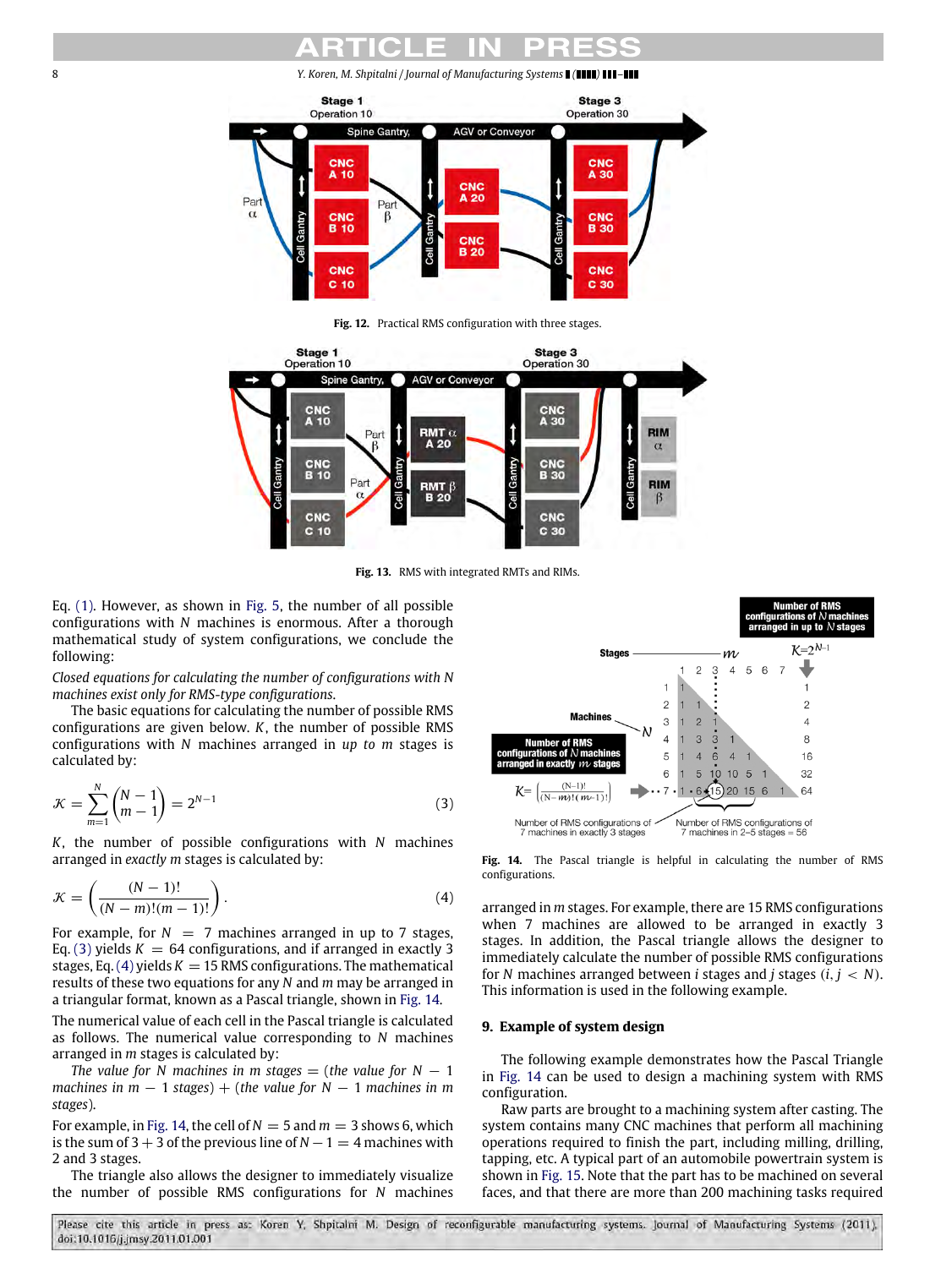<span id="page-8-0"></span>

<span id="page-8-1"></span>**Fig. 15.** An engine part after machining.



**Fig. 16.** Machining times.

to complete such a part, so it is impractical to include them all in this demonstration.

For simplicity, we consider a part that requires work on two faces only. Each face requires separate fixturing, and therefore the two faces must be machined using two separate setups. Our simplified example requires only five machining tasks to be completed. But even in this simple example, the analysis is tedious and lengthy. The methodical approach presented below is used to whittle down the range of possibilities and make logical decisions based on facts and data to determine the optimal system configuration.

The problem to be solved is defined as:

*Design a machining system to machine a part that requires*  $t =$ 12.2 min *of machining time in five machining tasks. The execution times for the five tasks are given in* [Fig.](#page-8-1) 16. *The required daily volume is*  $\mathbf{0} = 500$  parts/day.

The working time per day is 1000 min. Machine reliability is assumed to be 100%.

*Solution*: Producing 500 parts in 1000 min requires a cycle time of 2 min per part. The first step is to determine the minimum number of machines needed. Eq. [\(1\)](#page-3-2) yields 6.1 machines. This number must be rounded to the next integer, so that  $N = 7$  machines.

According to Eq. [\(3\),](#page-7-2) 7 machines and possible stages ranging from 1 to 7 yield 64 configurations to analyze. This large number of configurations can be reduced by considering the specific tasks. Since the part has only 5 machining tasks, the maximum number of stages can be 5. The part has two faces, each requiring a different set-up; therefore, the minimum number of stages must be 2. The Pascal triangle in [Fig. 14](#page-7-4) indicates that 7 machines in the 2–5 stage range have only 56 configurations.

But do we really have to compare all 56 configurations? The answer is no! If the part has two faces, we can divide the system into two sub-systems – one for Face 1 and the other for Face 2 – and then design two separate sub-systems. In the Face 1 sub-system, the machining time *t* is 3.7 min per part. According to Eq. [\(1\)](#page-3-2) the required number of machines for Face 1 is 2.

$$
N = \frac{500 \times 3.7}{1000} = 1.85 \Rightarrow 2 \text{ machines.}
$$
 (5a)

In the Face 2 sub-system, the machining time *t* is 8.5 min per part. According to Eq. [\(1\)](#page-3-2) the required number of machines for Face 2

<span id="page-8-2"></span>

<span id="page-8-3"></span>**Fig. 17.** Pascal triangle for the example.



**Fig. 18.** Two stages.

is 5.

$$
N = \frac{500 \times 8.5}{1000} = 4.25 \Rightarrow 5 \text{ machines.}
$$
 (5b)

The Pascal triangle for these two sub-systems in [Fig. 17](#page-8-2) reveals only 15 possible configurations (rather than 56): one for Face 1, and 15 for Face 2.

The calculation yields:  $1 \times (1 + 4 + 6 + 4) = 15$ .

- If the system contains only two stages, there is only one possible configuration: stage 1 with two machines for Face 1, and stage 2 with five machines for Face 2.
- If the system comprises three stages, there are four possible configurations.
- For four stages there are six possible configurations.
- For five stages there are four configurations: stage 1 for Face 1, and 4 stages for Face 2.

The formula for calculating the number of machines in Eq. [\(1\),](#page-3-2) however, is based on a perfectly balanced system, while the system here is not necessarily balanced. Therefore, several of these 15 possible configurations will not meet the demand of 500 parts per day. Our next step is to determine which of the configurations will not meet the demand and then to eliminate them.

- *For two stages* there is only one possible configuration, the one depicted in [Fig. 18.](#page-8-3) In stage 1, one part is produced every 1.85 min (between the two machines), and in stage 2 one part is produced (between the five machines) every 1.7 min. Stage 1 is the bottleneck and dictates that the system cycle time is  $t_{\text{max}}$  = 1.85 min. The number of parts per day is therefore:  $Q = 1000/t_{\text{max}} = 540.$
- *For three stages*, there are four possible configurations. However, only three of these satisfy the cycle time constraint of  $t_{\text{max}} \leq$ 2 min. The three systems are depicted in [Fig. 19.](#page-9-0) In these three cases, the cycle time is  $t_{\text{max}} = 1.85$  min.

The fourth configuration (not shown) has only one machine in the third stage, which becomes a bottleneck with a cycle time of 3.3 min and cannot satisfy the required demand (a minimum cycle time of 2 min). Therefore, that configuration is unacceptable.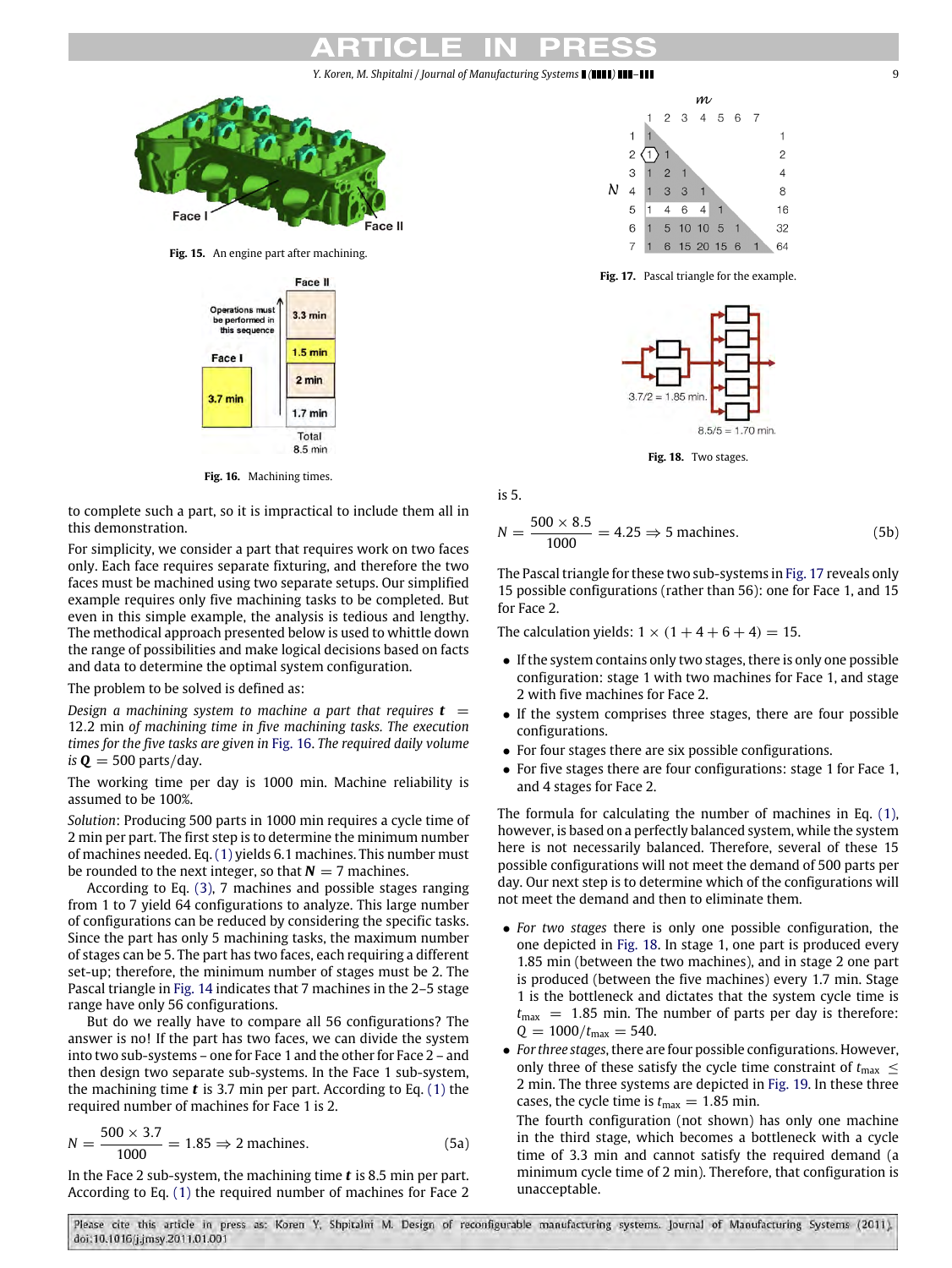<span id="page-9-0"></span>

**Fig. 20.** Configurations with four stages.

- <span id="page-9-1"></span>• *For four stages* there are six possible configurations. However, three of them do not satisfy the cycle time constraint of  $t_{\text{max}} \leq$ 2 min and have been eliminated from consideration. The three acceptable systems shown in [Fig.](#page-9-1) 20 have a cycle time of  $t_{\text{max}} =$ 1.85 min. The three eliminated configurations have only one machine in the fourth stage, which becomes a bottleneck with a cycle time of 3.3 min and cannot meet the required demand.
- *For five stages* there are four possible configurations, but only one of them [\(Fig.](#page-9-2) 21) is valid. The bottleneck in this configuration is in the third stage, which yields a cycle time of 2 min. In the other three five-stage configurations, only one machine is placed in the fifth stage, an arrangement that does not satisfy the required cycle time.

Because of the cycle time requirement, the number of configurations is reduced from 15 to 8. Altogether, the number of possible RMS configurations to consider has been reduced from 64 to 8. Eight configurations is a manageable number to compare.

In order to make a final decision, the designer has to consider at least the following four factors (ranked by importance):

- 1. System throughput with reliability less than 100% (see next section).
- 2. Investment cost.
- 3. Scalability—the increment of production capacity gained by adding a machine.
- 4. Floor space, which may be roughly calculated by the configuration length (i.e., number of stages, *m*) times its maximum width (i.e., the maximum number of machines in a stage).

#### These factors are compared in [Table 2.](#page-10-0)

The ranking is subjective and depends on the weight the designer (and the company) assigns to each factor (cost, scalability, etc.). We believe the designer will most likely favor (Rank  $= 1$ ) the one shown in [Fig. 19\(](#page-9-0)b), to be further clarified at the end of the next section. Implementing configurations [19\(](#page-9-0)b) meets the throughput requirement (500 parts/day), and the investment cost (machines and tooling) is acceptable. The configuration has a good scalability factor and will occupy a reasonable amount of floor space. Nevertheless, the facility layout to contain RMS should be

<span id="page-9-2"></span>

**Fig. 21.** A configuration with five stages.

considered in the final decision to minimize material handling costs.

The conclusions that may be drawn from this example are:

- 1. It is simple to calculate the minimum number of machines *N* needed in a system based on the total processing time per part and the required daily quantity.
- 2. The number of possible configurations is bounded by (i) the number of tasks needed on the part, and (ii) the number of faces on the part. This number is always smaller than 2*<sup>N</sup>*−<sup>1</sup> .
- 3. The number of possible RMS configurations is reduced dramatically when the daily quantity requirement is taken into consideration.

### **10. Reconfigurable assembly systems**

Product manufacturing consists of two main steps. First, components are fabricated using different methods, such as casting, machining, injection molding or metal forming. Second, these components are assembled or joined together using methods such as welding. Assembly systems comprising many stations for assembling a product are utilized in manufacturing virtually all types of durable goods, such as automobiles or office furniture. The product is fixed by clamps and transferred on the fixture through the assembly system [\[28\]](#page-11-21). Reconfigurable assembly systems are those that can rapidly change their capacity (quantities assembled) and functionality (product type, within a product family) to adapt to market demand. For example, Bair et al. described a reconfigurable assembly system designed to

Please cite this article in press as: Koren Y, Shpitalni M. Design of reconfigurable manufacturing systems. Journal of Manufacturing Systems (2011). doi:10.1016/j.jmsy.2011.01.001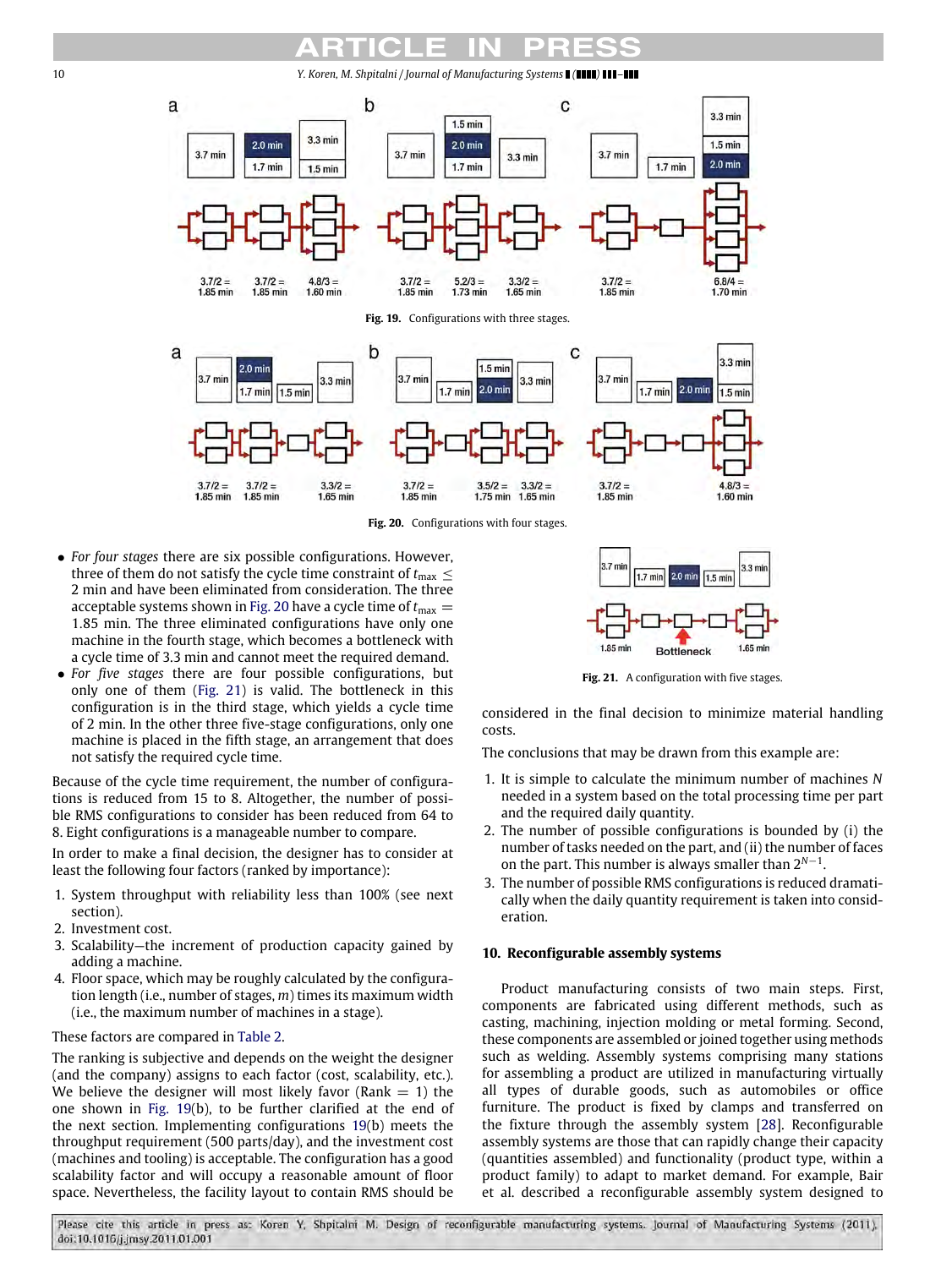#### <span id="page-10-0"></span>**Table 2**

Comparison of eight configurations in the example.

| Configuration in figure | Stages m | Floor space | Throughput at $R = 100\%$ | Cost | <b>RANK</b>  |
|-------------------------|----------|-------------|---------------------------|------|--------------|
| 21                      |          | 10          | 500                       | Low  |              |
| 20(a)                   | 4        | 8           | 540                       | Med  | 6            |
| 20(b)                   | 4        | 8           | 540                       | Med  | 5            |
| 20(c)                   | 4        | 12          | 500                       | Med  | 8            |
| 19(a)                   |          | 9           | 540                       | Med  | $\mathbf{2}$ |
| 19(b)                   | 3        | 9           | 540                       | Med  |              |
| 19(c)                   |          | 12          | 540                       | Med  | 4            |
| 18                      |          | 10          | 540                       | High |              |

Grey background  $=$  Best; Light grey background  $=$  very good result compared with alternatives.

produce different combinations of heat exchangers for industrial refrigerator systems [\[29\]](#page-11-22).

Reconfigurable assembly systems should possess the characteristics of customization, convertibility, and scalability. Customization refers to designing a system for assembling an entire product family. For example, if each product in a family requires planar assembly, namely all parts are lying in a single geometric plane (e.g., printed circuit boards), the system may consist of SCARAtype robots [\[30\]](#page-11-23). Convertibility means that it is possible to switch quickly from the assembly of a certain product to the assembly of a different product in the product family. Designing fixtures that can hold all products in the family is needed to achieve a high level of convertibility. Scalability means the ability to change system throughput in a relatively short time to match demand.

There are three basic types of assembly systems: (1) manual assembly, carried out by human assemblers, usually with the aid of simple power tools; (2) assembly systems that combine human assemblers and automated mechanisms and robots, common in the assembly of mass-customized personal computers; (3) fully automated assembly systems for mass-produced parts, and particularly in hazardous environments such as welding auto body panels.

The first type, manual assembly, is the most reconfigurable assembly system since humans are very ''convertible'' and can easily adapt to new tasks when the line requires convertibility or scalability. If the system is scaled down, there are fewer people on the line and each person has to perform more tasks. Manual assembly is the norm in assembly of any complex products and especially in automotive final assembly and office furniture. However, as the system becomes scaled down dramatically, or as product variety becomes quite high in reconfigurable mixedmodel assembly systems, assembly can become very complex. In manual assembly systems this complexity may cause human errors, and in turn impact system performance [\[31\]](#page-11-24). Therefore, in manual assembly there is always a limit on the number of product models that can be assembled during the same shift.

A key feature of reconfigurable assembly systems is a modular conveyor system that can operate asynchronously and be reconfigured to accommodate a large variety of component choices according to the product being assembled [\[32\]](#page-11-25). A reconfigurable conveyor allows quick rearrangement to alter process flow, adding or bypassing assembly stations according to the desired product. It also allows for serial–parallel configurations to balance the assembly line flow, as necessary to ensure even throughput.

Another feature that influences reconfigurability is system configuration. For example, traditional welding systems for automotive bodies have been designed using serial configurations. Although these serial lines offer a low level of convertibility and scalability, until recently other alternatives were not implemented. Advancements in controls and other technologies allow implementation of alternative system configurations, such as parallel and RMS configurations. These configurations offer improvements in convertibility and scalability, but their performance with regard to quality, particularly dimensional variation, must be studied for each type of configuration.

In designing configurations for assembly systems, the layout of stations and the assignment of assembly tasks to these stations are critical system design issues. When the assembled product consists of many parts, the assembly system grows in its size, and the development of a complete set of design solutions and their associated analysis of productivity and quality for each configuration becomes more difficult. Webbink and Hu pioneered a set of algorithms to quickly generate possible assembly system configurations and assign assembly tasks to these configurations [\[33\]](#page-11-26). Once all tasks are matched to configurations, performance parameters, such as productivity and quality, can be evaluated to select the configurations with the best performance.

Hu and Stecke studied a two-stage RMS configuration (similar to the one depicted in [Fig. 9,](#page-5-3) but with two stages) [\[34\]](#page-11-27). They defined product quality both by its mean deviation and by  $6\sigma$  level of variation, and examined it using compliant assembly variation simulation. This simulation uses both incoming part variation and tooling variation in its mathematical models to predict the level of variation of the final assembled product. This RMS configuration has four flow-paths. Because of the different levels of misalignment assigned to the tooling, the products passing through these four paths usually have four different local dimensional distributions. The result of a simulation of 10,000 cases is shown (see [Fig. 22\)](#page-11-28). The overall distribution is determined by the degree of misalignment.

#### **11. Conclusions**

Installing a new reconfigurable manufacturing system requires a large capital investment (e.g., a machining system for engine blocks may cost \$150 million). Therefore, a systematic design approach such as the one proposed in this paper may save substantial money. Minimizing investment cost is important, but the issues of productivity and product quality are equally important since they will affect the operation cost. Several works that consider the effect of machine reliability on RMS daily operations have been published in the literature [\[35](#page-11-29)[,36\]](#page-11-30). In recent years, global changes must also be predicted and considered when planning new systems [\[37\]](#page-11-31).

A basic question is to determine the right time to consider building a new RMS system. The right time is when planning a new manufacturing system for a part family or a product family line with several variants that are expected to change in the next 10–15 years, and the market is volatile, making it hard to forecast demand [\[38\]](#page-11-32). The new system should be designed at the outset for reconfiguration, to be achieved by:

• Designing the system and its machines for *adjustable structure* that facilitates system scalability in response to market